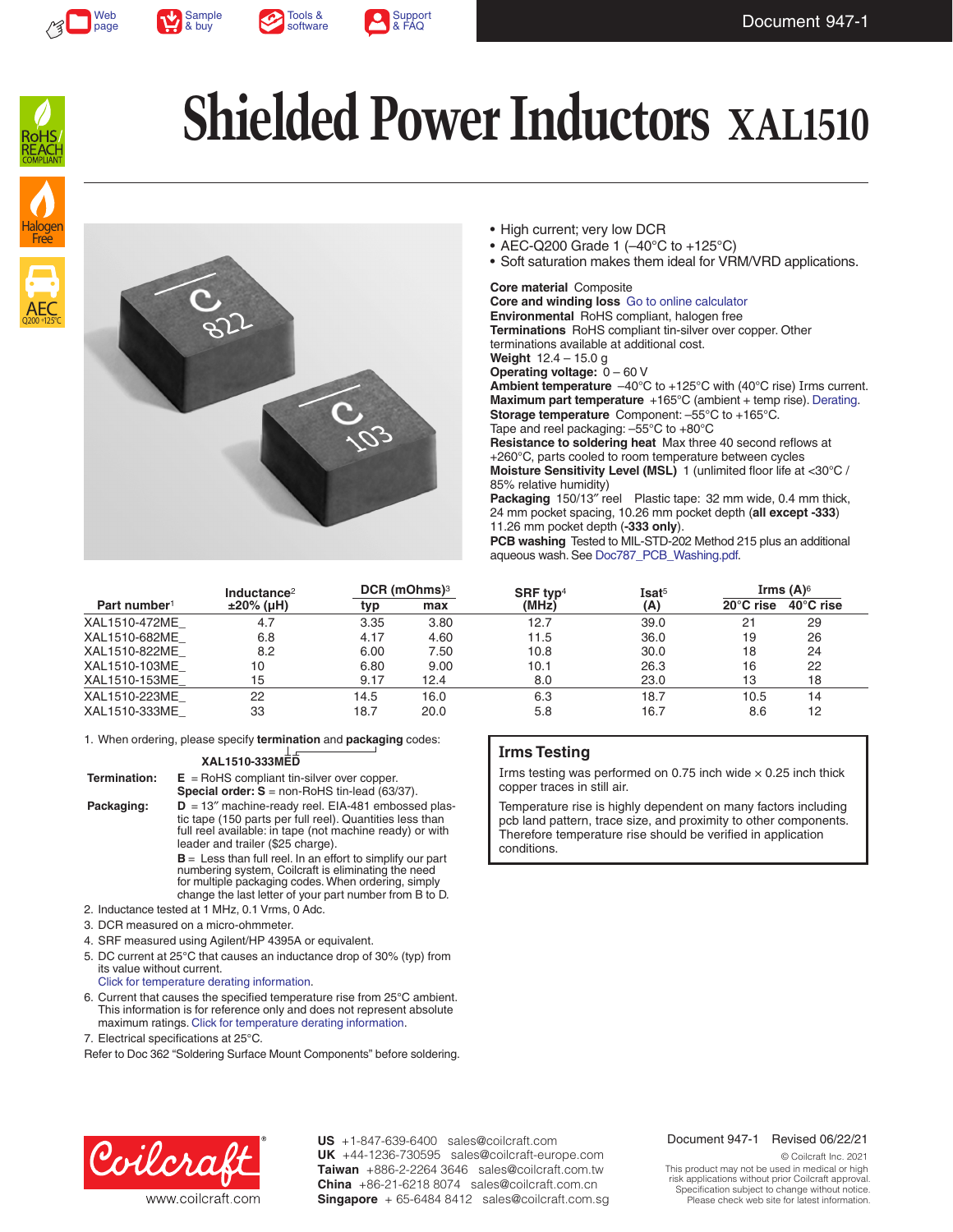

### **Shielded Power Inductors – XAL1510**

**Current (A)**





**US** +1-847-639-6400 sales@coilcraft.com +44-1236-730595 sales@coilcraft-europe.com **UK** +886-2-2264 3646 sales@coilcraft.com.tw **Taiwan** +86-21-6218 8074 sales@coilcraft.com.cn **China** Singapore + 65-6484 8412 sales@coilcraft.com.sg

### Document 947-2 Revised 06/22/21

© Coilcraft Inc. 2021 This product may not be used in medical or high risk applications without prior Coilcraft approval. Specification subject to change without notice. Please check web site for latest information.